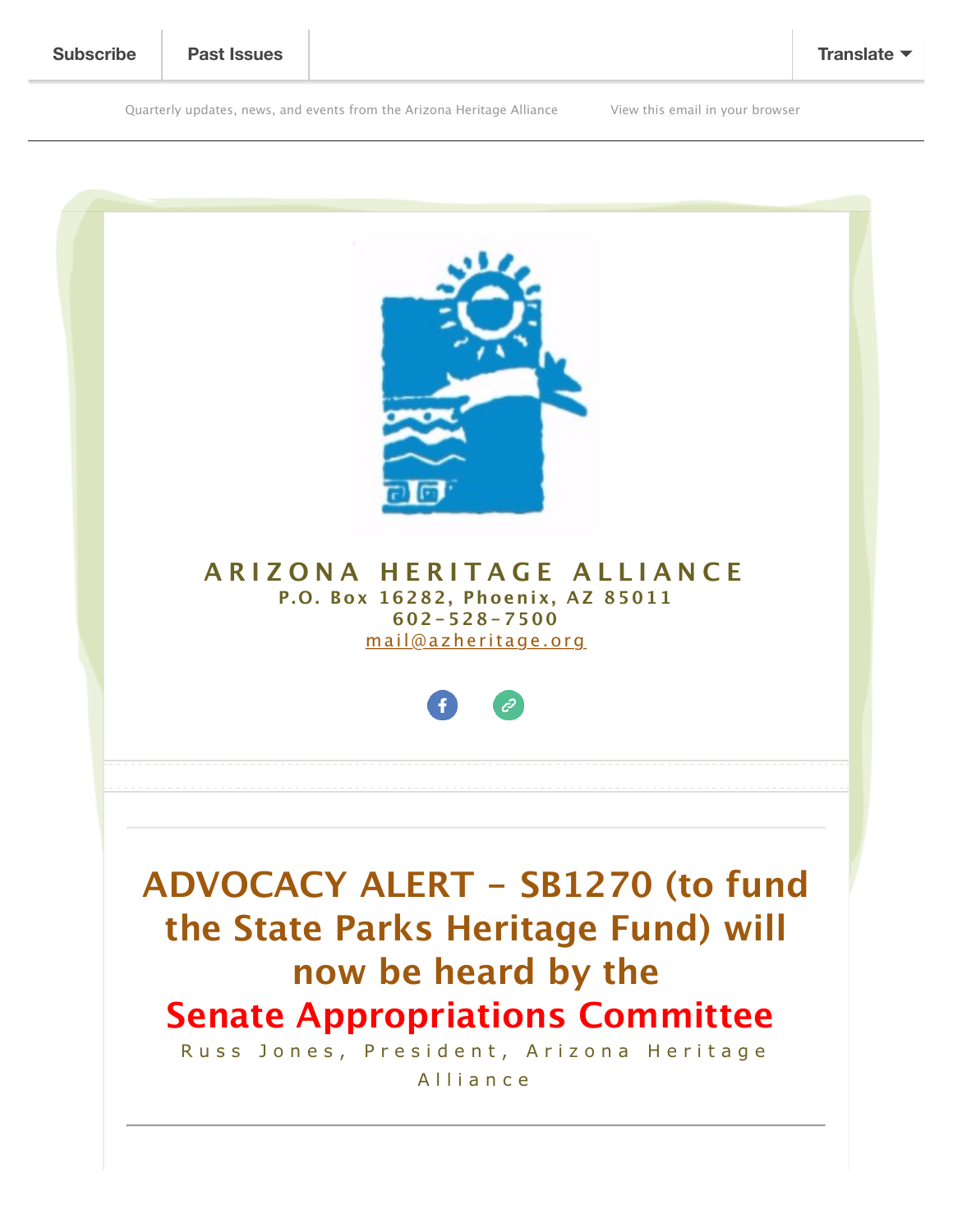## Dear Friends of the Heritage Fund

On behalf of the entire Alliance Board, I am pleased to let you know that **Senate Bill 1270** (SB1270 state parks; lottery; heritage fund; to fund the Arizona State Parks Heritage Fund is on the **Senate Appropriations Committee agenda and will be heard on Tuesday, February 1, 2022 at 2:00 PM in Room SHR109.** [Click here](https://www.azleg.gov/videoplayer/?clientID=6361162879&eventID=2022021001) to access a livestream of the meeting.

If you have already communicated your support for SB1270 when it was being heard by the House, then you do not need to register your support again on the RTS system. If you have NOT communicated your position through the Legislature's **[Request to Speak](https://apps.azleg.gov/Account/SignOn)** (RTS) system for SB1270, you still can.

You can also call or email the 2022 Senate Appropriations Committee members directly and let them know you want them to **SUPPORT SB1270.**

| <b>State Senator</b>    | <b>Phone</b> | <b>Email</b>          |
|-------------------------|--------------|-----------------------|
| Lela Alston             | 602-926-5829 | lalston@azleg.gov     |
| Sean Bowie              | 602-926-3004 | Sbowie@azleg.gov      |
| David Gowan, Chair      | 602-926-5154 | dgowan@azleg.gov      |
| Sine Kerr               | 602-926-5955 | skerr@azleg.gov       |
| Vince Leach, Vice Chair | 602-926-3106 | vleach@azleg.gov      |
| David Livingston        | 602-926-4178 | dlivingston@azleg.gov |
| Sonny Borrelli          | 602-926-5051 | sborrelli@azleg.gov   |
| Lisa Otondo             | 602-926-3002 | lotondo@azleg.gov     |
| Kelly Townsend          | 602-926-4467 | ktownsend@azleg.gov   |
| Raguel Teran            | 602-926-4480 | Rteran@azleg.gov      |

**The importance of Arizona's local, regional, and state parks; trails; and open spaces has also become more evident as we work to overcome the social and economic hardships caused by the COVID-19 pandemic.** Our public parks and open spaces provide Arizonans the space for socially distanced recreation and respite during these challenging times.Increased usage and foot traffic warrants increased maintenance and upkeep to meet the demand.

This demand has demonstrated that investing in our trails, parks, cultural sites, and open spaces – which contribute billions of dollars each year to the state's economy – is key to the economic recovery of our urban and rural economies. It is therefore imperative that we look toward a funding mechanism such as the Heritage Fund to invest in the physical, social, and civic structures that many of our communities, especially in rural and tribal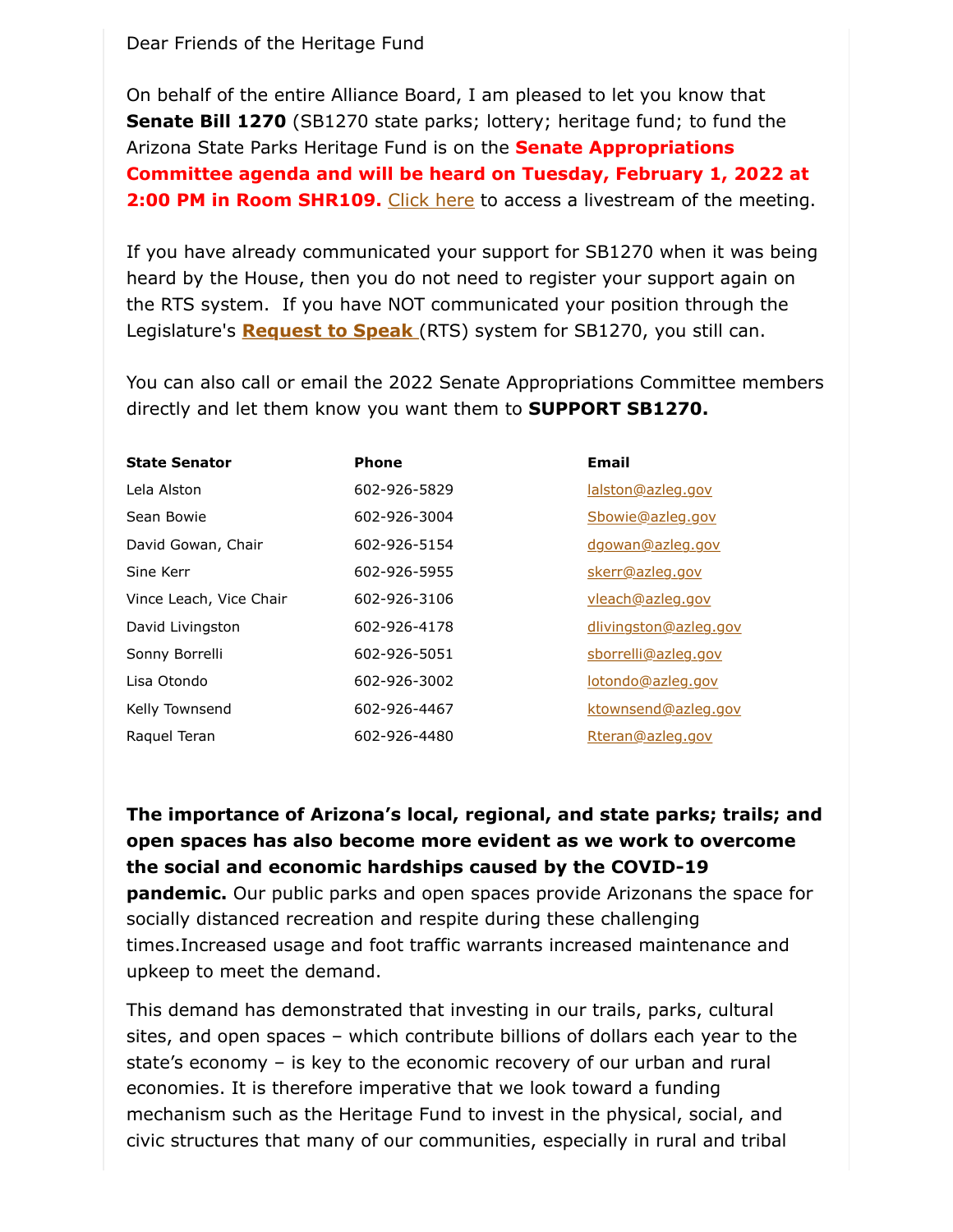areas, depend upon for generating tourism-related economic activities that in turn create jobs and support local business.

Not only do they protect and preserve Arizona's heritage, but as the past year has shown that they have been critical to our state's response to the pandemic. Our outdoor recreation and tourism-based jobs and businesses they support will be key to stimulate Arizona's economy and aid our economic recovery.

If you have any questions or comments, please feel free to contact us at [mail@azheritage.org](mailto:mail@azheritage.org) or call 602-528-7500.

Lani Lott, Executive Director, Arizona Heritage Alliance [mail@azheritage.org](mailto:mail@azheritage.org) 602-738-8381 (c) [azheritage.org](http://azheritage.org/)

## **ARIZONA HERITAGE ALLIANCE P.O. Box 16282, PHOENIX, AZ 85018 • 602-528-7500** [azheritage.org](http://azheritage.org/) **•** [mail@azheritage.org](mailto:mail@azheritage.org)

The Arizona Heritage Alliance is a 501(c)3 non-profit with the mission to preserve and enhance Arizona's historic, cultural, and natural heritage. To accomplish our mission we actively:

- Protect the integrity and voter intent of the Arizona Game & Fish Heritage Fund
- Pursue sustainable and dedicated funding sources for Arizona's historic, cultural, and natural initiatives, programs, and activities
- Educate Arizonans on the benefits of our state's wildlife, open space, parks, and historic and cultural resources
- Monitor state legislative and agency activity





**[Donate](http://azheritage.org/)**